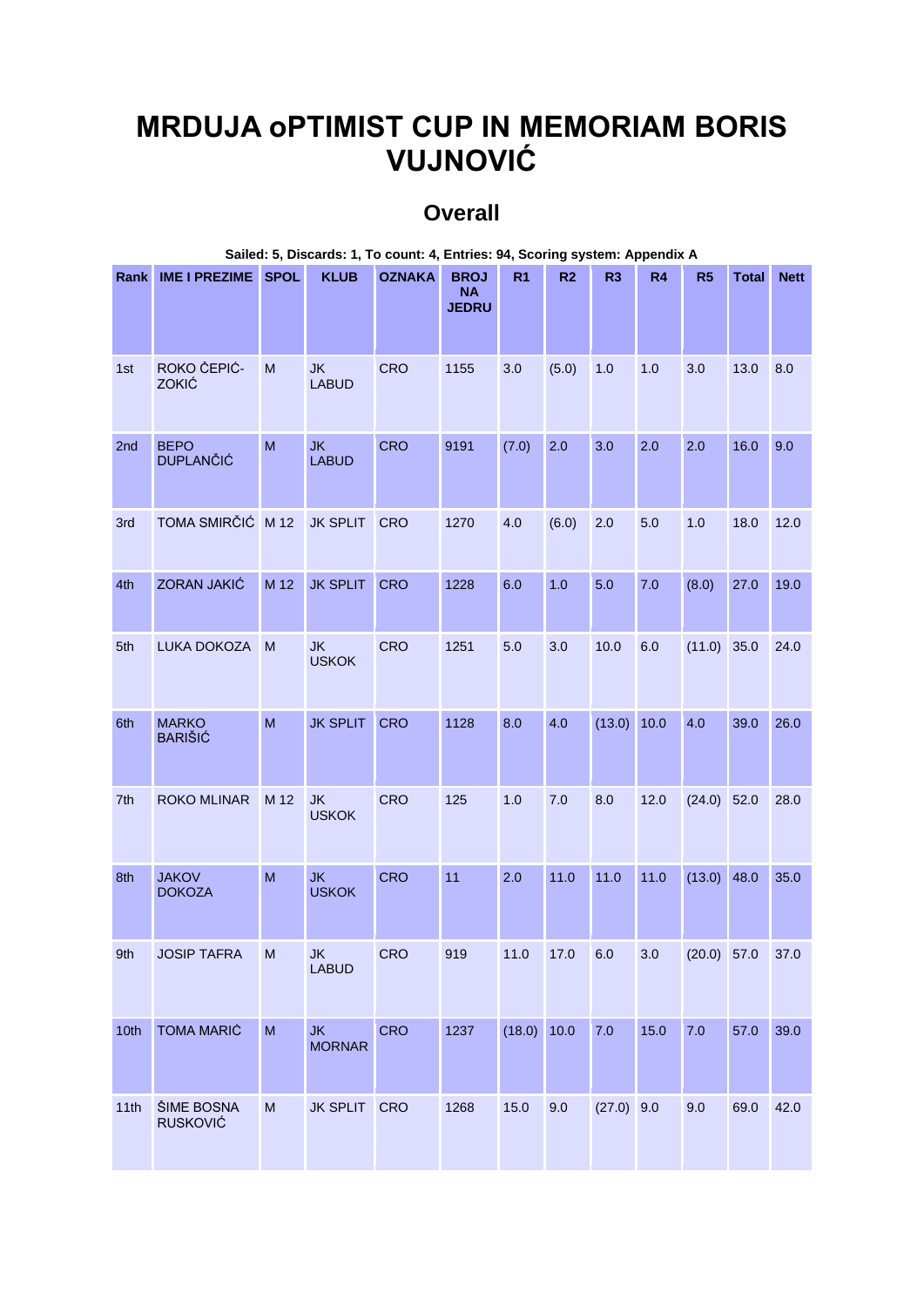| Rank | <b>IME I PREZIME</b>             | <b>SPOL</b> | <b>KLUB</b>                | <b>OZNAKA</b> | <b>BROJ</b><br><b>NA</b><br><b>JEDRU</b> | R <sub>1</sub> | R <sub>2</sub> | R <sub>3</sub> | R <sub>4</sub> | R <sub>5</sub> | <b>Total</b>         | <b>Nett</b> |
|------|----------------------------------|-------------|----------------------------|---------------|------------------------------------------|----------------|----------------|----------------|----------------|----------------|----------------------|-------------|
| 12th | KIARA RADNIĆ                     | Ž           | <b>JK VAL</b>              | <b>CRO</b>    | 1220                                     | (25.0)         | 20.0           | 4.0            | 8.0            | 14.0           | 71.0                 | 46.0        |
| 13th | <b>LUKAS KRILE</b>               | M           | <b>JK</b><br><b>ORSAN</b>  | <b>CRO</b>    | 1218                                     | 12.0           | 14.0           | 19.0           | (22.0)         | 6.0            | 73.0                 | 51.0        |
| 14th | NINA MARUSIC Ž                   |             | <b>JK ZVIR</b>             |               | $\mathbf{1}$                             | 16.0           | 18.0           | 12.0           | 14.0           | $(21.0)$ 81.0  |                      | 60.0        |
| 15th | <b>VALENTINA</b><br><b>JELIĆ</b> | Ž           | <b>JK</b><br><b>MORNAR</b> | <b>CRO</b>    | 1026                                     | (45.0)         | 22.0           | 14.0           | 20.0           | 5.0            | 106.0 61.0           |             |
| 16th | <b>VICE UGRINIĆ</b>              | M           | <b>JK BRIVA</b>            | <b>CRO</b>    | 1257                                     | 14.0           | (29.0)         | 16.0           | 4.0            | 28.0           | 91.0                 | 62.0        |
| 17th | <b>MARUL</b><br><b>VLAHOV</b>    | M           | <b>JK VAL</b>              | <b>CRO</b>    | 1147                                     | 23.0           | 12.0           | 17.0           | 13.0           | $(30.0)$ 95.0  |                      | 65.0        |
| 18th | <b>ANA</b><br><b>GRUBELIĆ</b>    | Ž           | <b>JK</b><br><b>USKOK</b>  | <b>CRO</b>    | 1191                                     | (46.0)         | 25.0           | 20.0           | 16.0           | 10.0           | 117.0 71.0           |             |
| 19th | <b>PINA BUBLE</b>                | Ž           | <b>JK</b><br><b>TROGIR</b> | <b>CRO</b>    | 1039                                     | (51.0)         | 8.0            | 23.0           | 25.0           | 18.0           | 125.0 74.0           |             |
| 20th | <b>IVANO KATIĆ</b>               | ${\sf M}$   | <b>JK BRIVA</b>            | <b>CRO</b>    | 1215                                     | 10.0           | (39.0)         | 24.0           | 29.0           | 12.0           | 114.0 75.0           |             |
| 21st | <b>MARTA LOLIĆ</b>               | Ž           | JK SPLIT CRO               |               | 1283                                     | $(41.0)$ 21.0  |                | 9.0            | 32.0           | 16.0           | 119.0 78.0           |             |
| 22nd | <b>MARKO MATIĆ</b>               | M           | JK BRIVA CRO               |               | 10                                       | (58.0)         | 23.0           | 21.0           | 18.0           | 17.0           | 137.0 79.0           |             |
| 23rd | LOVRE<br><b>RADNIĆ</b>           | M 12        | <b>JK VAL</b>              | <b>CRO</b>    | 947                                      | 13.0           | 35.0           | $(37.0)$ 17.0  |                | 19.0           | 121.0 84.0           |             |
| 24th | ROKO TOMŠIĆ                      | M           | <b>JK</b><br><b>ORSAN</b>  | <b>CRO</b>    | 1120                                     | 19.0           | (37.0)         | 29.0           | 26.0           | 22.0           | 133.0 96.0           |             |
| 25th | MARČELINA<br>PERIČIĆ             | Ž           | JK BRIVA CRO               |               | 1274                                     | 21.0           | 36.0           | 15.0           | 28.0           |                | $(42.0)$ 142.0 100.0 |             |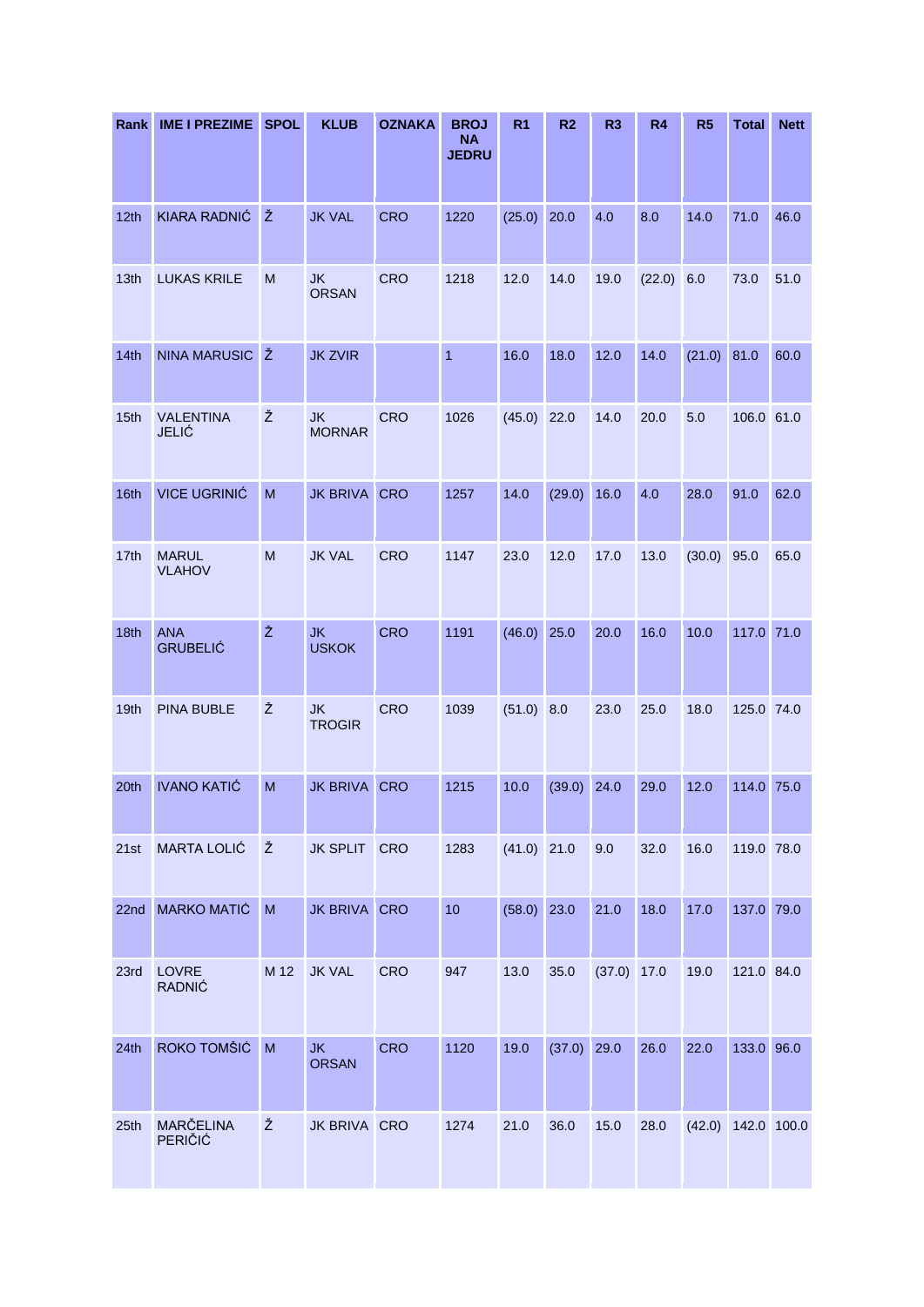| Rank | <b>IME I PREZIME</b>               | <b>SPOL</b> | <b>KLUB</b>                | <b>OZNAKA</b> | <b>BROJ</b><br><b>NA</b><br><b>JEDRU</b> | R <sub>1</sub> | R <sub>2</sub> | R <sub>3</sub> | R <sub>4</sub> | R <sub>5</sub> | <b>Total</b> | <b>Nett</b> |
|------|------------------------------------|-------------|----------------------------|---------------|------------------------------------------|----------------|----------------|----------------|----------------|----------------|--------------|-------------|
| 26th | NIKOLA FERIĆ                       | M           | <b>JK</b><br><b>ZENTA</b>  | CRO           | 1002                                     | 28.0           | 13.0           | 40.0           | 21.0           | (51.0)         | 153.0        | 102.0       |
| 27th | <b>LUCIA ZOE</b><br><b>JUKIĆ</b>   | Ž 12        | <b>JK</b><br><b>USKOK</b>  | <b>CRO</b>    | 1091                                     | (47.0)         | 31.0           | 25.0           | 31.0           | 15.0           |              | 149.0 102.0 |
| 28th | <b>MARIN</b><br><b>TRUMBIĆ</b>     | M           | <b>JK</b><br><b>MORNAR</b> | <b>CRO</b>    | 1027                                     | 36.0           | 15.0           | 28.0           | (48.0)         | 25.0           | 152.0        | 104.0       |
| 29th | <b>TOMA</b><br><b>GRUBIŠIĆ</b>     | M 12        | <b>JK SPLIT</b>            | <b>CCRO</b>   | 1213                                     | 17.0           | 24.0           | 30.0           | (50.0)         | 33.0           | 154.0        | 104.0       |
| 30th | MARTA TUDOR Ž                      |             | <b>JK</b><br><b>MORNAR</b> | <b>CRO</b>    | 1121                                     | (44.0)         | 26.0           | 35.0           | 19.0           | 27.0           | 151.0        | 107.0       |
| 31st | <b>NOA</b><br>ŠANGULIN             | M           | JK BRIVA CRO               |               | 1255                                     | 9.0            | 41.0           | 22.0           | (43.0)         | 37.0           |              | 152.0 109.0 |
| 32nd | PIA JAKŠIĆ                         | Ž           | <b>JK</b><br><b>MORNAR</b> | <b>CRO</b>    | 1224                                     | (61.0)         | 16.0           | 32.0           | 27.0           | 35.0           |              | 171.0 110.0 |
| 33rd | <b>LORENZO</b><br><b>BERTOLINO</b> | M 12        | <b>JK SPLIT</b>            | <b>CRO</b>    | 268                                      | 22.0           | 19.0           | 39.0           | (40.0)         | 31.0           | 151.0 111.0  |             |
| 34th | <b>ROKO URODA</b>                  | M           | <b>JK TIJAT</b>            | <b>CRO</b>    | 1058                                     | 33.0           | 30.0           | 43.0           | $(51.0)$ 26.0  |                |              | 183.0 132.0 |
| 35th | NIKO PLEČAŠ                        | M           | JK SPLIT CRO               |               | 1266                                     | 34.0           | 28.0           | 53.0           | (59.0)         | 23.0           | 197.0 138.0  |             |
| 36th | <b>MARINA</b><br><b>BRESAN</b>     | Ž           | <b>JK</b><br><b>TROGIR</b> | <b>CRO</b>    | 1089                                     | (42.0)         | 27.0           | 41.0           | 42.0           | 32.0           |              | 184.0 142.0 |
| 37th | <b>TANJA</b><br><b>OZRETIĆ</b>     | Ž           | JK<br><b>ZENTA</b>         | CRO           | <b>BB</b>                                | $(50.0)$ 40.0  |                | 26.0           | 35.0           | 44.0           | 195.0 145.0  |             |
| 38th | <b>MARIN</b><br><b>PAMUKLIĆ</b>    | M           | <b>JK</b><br><b>ORSAN</b>  | <b>CRO</b>    | 1214                                     | 24.0           | $(54.0)$ 33.0  |                | 53.0           | 36.0           | 200.0 146.0  |             |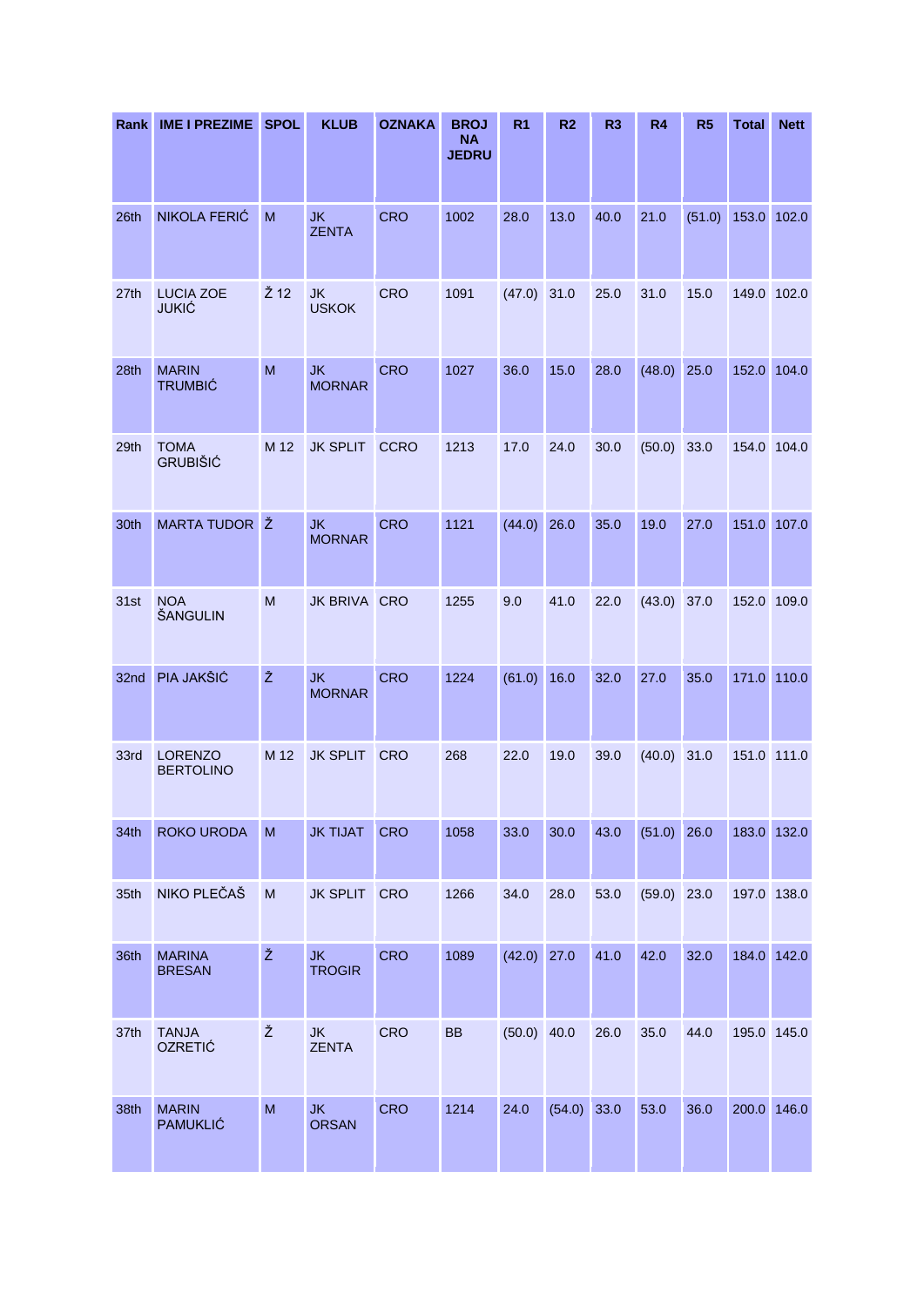| Rank | <b>IME I PREZIME</b>                      | <b>SPOL</b> | <b>KLUB</b>                | <b>OZNAKA</b> | <b>BROJ</b><br><b>NA</b><br><b>JEDRU</b> | R <sub>1</sub> | R <sub>2</sub> | R <sub>3</sub> | <b>R4</b> | R <sub>5</sub> | <b>Total</b> | <b>Nett</b> |
|------|-------------------------------------------|-------------|----------------------------|---------------|------------------------------------------|----------------|----------------|----------------|-----------|----------------|--------------|-------------|
| 39th | <b>RITA</b><br>KLJAKOVIĆ-<br><b>GAŠPI</b> | Ž 12        | <b>JK SPLIT</b>            | <b>CRO</b>    | 1158                                     | 27.0           | 52.0           | (61.0)         | 39.0      | 29.0           | 208.0 147.0  |             |
| 40th | <b>MARK VLADIĆ</b>                        | M 12        | <b>JK</b><br><b>ORSAN</b>  | <b>CRO</b>    | 1240                                     | 39.0           | 34.0           | 46.0           | 36.0      | (55.0)         | 210.0        | 155.0       |
| 41st | GRGO BEŠKER M                             |             | <b>JK</b><br><b>ZENTA</b>  | <b>CRO</b>    | 1259                                     | (48.0)         | 47.0           | 42.0           | 24.0      | 43.0           | 204.0 156.0  |             |
| 42nd | <b>KATARINA</b><br>LUČIĆ                  | Ž           | <b>JK</b><br><b>ORSAN</b>  | <b>CRO</b>    | 214                                      | 54.0           | 59.0           | 18.0           | (74.0)    | 34.0           | 239.0        | 165.0       |
| 43rd | <b>LUKA</b><br><b>IVANCEVIC</b>           | M 12        | <b>JK ZVIR</b>             | <b>CRO</b>    | 1235                                     | 35.0           | (72.0)         | 48.0           | 45.0      | 38.0           | 238.0        | 166.0       |
| 44th | <b>DAVID PALINIĆ</b>                      | M 12        | <b>JK</b><br><b>LABUD</b>  | <b>ITA</b>    | $\overline{0}$                           | 26.0           | 55.0           | 34.0           | 52.0      | (69.0)         | 236.0        | 167.0       |
| 45th | <b>MARIJETA</b><br><b>BOSNIĆ</b>          | Ž           | <b>JK VAL</b>              | <b>CRO</b>    | 1217                                     | 37.0           | 43.0           | 47.0           | 41.0      | (54.0)         | 222.0 168.0  |             |
| 46th | <b>MARIN</b><br><b>DOMIJAN</b>            | M 12        | <b>JK</b><br><b>ORSAN</b>  | <b>CRO</b>    | 938                                      | 20.0           | (56.0)         | 54.0           | 46.0      | 49.0           | 225.0        | 169.0       |
| 47th | <b>JURAJ</b><br><b>BARBARIĆ</b>           | M           | <b>JK</b><br><b>LABUD</b>  | <b>CRO</b>    | 979                                      | $(68.0)$ 48.0  |                | 44.0           | 37.0      | 40.0           | 237.0 169.0  |             |
| 48th | <b>MAROJE</b><br><b>MOROŽIN</b>           | M 12        | JK BRIVA CRO               |               | 1037                                     | 32.0           | (66.0)         | 64.0           | 30.0      | 45.0           | 237.0 171.0  |             |
| 49th | <b>JAKOV BLINJA</b>                       | M 12        | <b>JK VAL</b>              | <b>CRO</b>    | 957                                      | (59.0)         | 50.0           | 36.0           | 38.0      | 47.0           | 230.0 171.0  |             |
| 50th | <b>MARIN BIZJAK</b>                       | M 12        | <b>JK</b><br><b>MORNAR</b> | <b>CRO</b>    | 102                                      | 31.0           | 49.0           | $(63.0)$ 57.0  |           | 39.0           | 239.0 176.0  |             |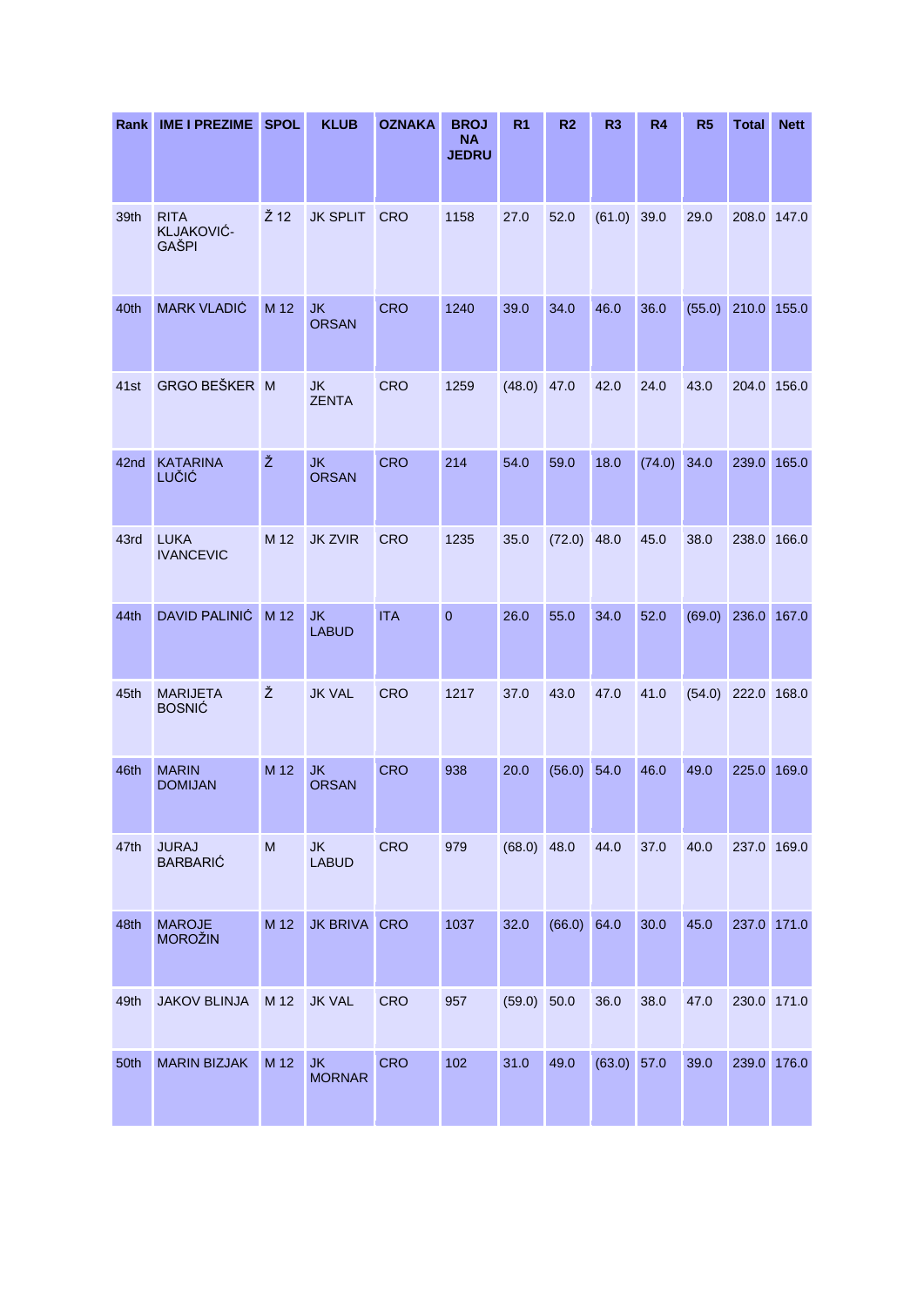| Rank | <b>IME I PREZIME</b>                             | <b>SPOL</b>    | <b>KLUB</b>                | <b>OZNAKA</b> | <b>BROJ</b><br><b>NA</b><br><b>JEDRU</b> | R <sub>1</sub> | R <sub>2</sub> | R <sub>3</sub> | R4             | R <sub>5</sub>     | <b>Total</b> | <b>Nett</b> |
|------|--------------------------------------------------|----------------|----------------------------|---------------|------------------------------------------|----------------|----------------|----------------|----------------|--------------------|--------------|-------------|
| 51st | <b>MAROJE</b><br><b>GRGIĆ</b>                    | M              | <b>JK</b><br><b>ORSAN</b>  | <b>CRO</b>    | 1033                                     | 30.0           | 46.0           | 50.0           | (68.0)         | 56.0               | 250.0        | 182.0       |
| 52nd | <b>BORNA</b><br><b>KLEĆEK</b>                    | M 12           | <b>JK</b><br><b>ORSAN</b>  | <b>CRO</b>    | 1069                                     | 29.0           | 45.0           | 58.0           | (70.0)         | 53.0               | 255.0        | 185.0       |
| 53rd | <b>NIKOLA</b><br><b>KARKOVIC</b>                 | M              | <b>JK ZVIR</b>             | <b>CRO</b>    | 1238                                     | 52.0           | 53.0           | (60.0)         | 23.0           | 60.0               | 248.0 188.0  |             |
| 54th | <b>MARKO</b><br><b>PEZELJ</b>                    | M 12           | <b>JK</b><br><b>MORNAR</b> | <b>CRO</b>    | 991                                      | 43.0           | 63.0           | (72.0)         | 44.0           | 41.0               | 263.0        | 191.0       |
| 55th | <b>TONINA</b><br><b>UGRINIĆ</b>                  | Ž              | JK BRIVA CRO               |               | 981                                      | 53.0           | (57.0)         | 56.0           | 34.0           | 52.0               | 252.0        | 195.0       |
| 56th | <b>DENIS</b><br><b>KRAGIĆ-</b><br><b>MARINIĆ</b> | M 12           | <b>JK</b><br><b>ZENTA</b>  | <b>CRO</b>    | 796                                      | 55.0           | 38.0           | 55.0           | 49.0           | (75.0)             | 272.0        | 197.0       |
| 57th | <b>TEREZA</b><br><b>BULICIC</b>                  | Ž              | <b>JK</b><br><b>TROGIR</b> | <b>CRO</b>    | 384                                      | 40.0           | 32.0           | 31.0           | (95.0)<br>DNC) | 95.0<br><b>DNC</b> | 293.0        | 198.0       |
| 58th | <b>VITO LAV</b><br><b>BARANOVIĆ</b>              | M 12           | <b>JK</b><br><b>USKOK</b>  | <b>CRO</b>    | 1113                                     | 57.0           | 51.0           | $(66.0)$ 33.0  |                | 61.0               | 268.0 202.0  |             |
| 59th | <b>MARO URODA</b>                                | M 12           | <b>JK TIJAT</b>            | <b>CRO</b>    | 1142                                     | $(63.0)$ 62.0  |                | 45.0           | 56.0           | 46.0               | 272.0 209.0  |             |
| 60th | <b>MAX CARIJA</b>                                | $\mathsf{M}$   | <b>JK</b><br><b>TROGIR</b> | <b>CRO</b>    | 103                                      | $(77.0)$ 42.0  |                | 38.0           | 67.0           | 67.0               | 291.0 214.0  |             |
| 61st | <b>MAKS IVUSIC</b>                               | M 12           | <b>JK ZVIR</b>             | <b>CRO</b>    | 1084                                     | 62.0           | (69.0)         | 49.0           | 55.0           | 50.0               | 285.0 216.0  |             |
| 62nd | <b>BRUNA</b><br><b>PRICIVALI</b>                 | $\check{Z}$ 12 | <b>JK</b><br><b>TROGIR</b> | <b>CRO</b>    | 1106                                     | (76.0)         | 33.0           | 52.0           | 73.0           | 65.0               | 299.0 223.0  |             |
| 63rd | ROZA TABAK                                       | Ž 12           | JK SPLIT CRO               |               | 1186                                     | $(70.0)$ 44.0  |                | 57.0           | 58.0           | 70.0               | 299.0 229.0  |             |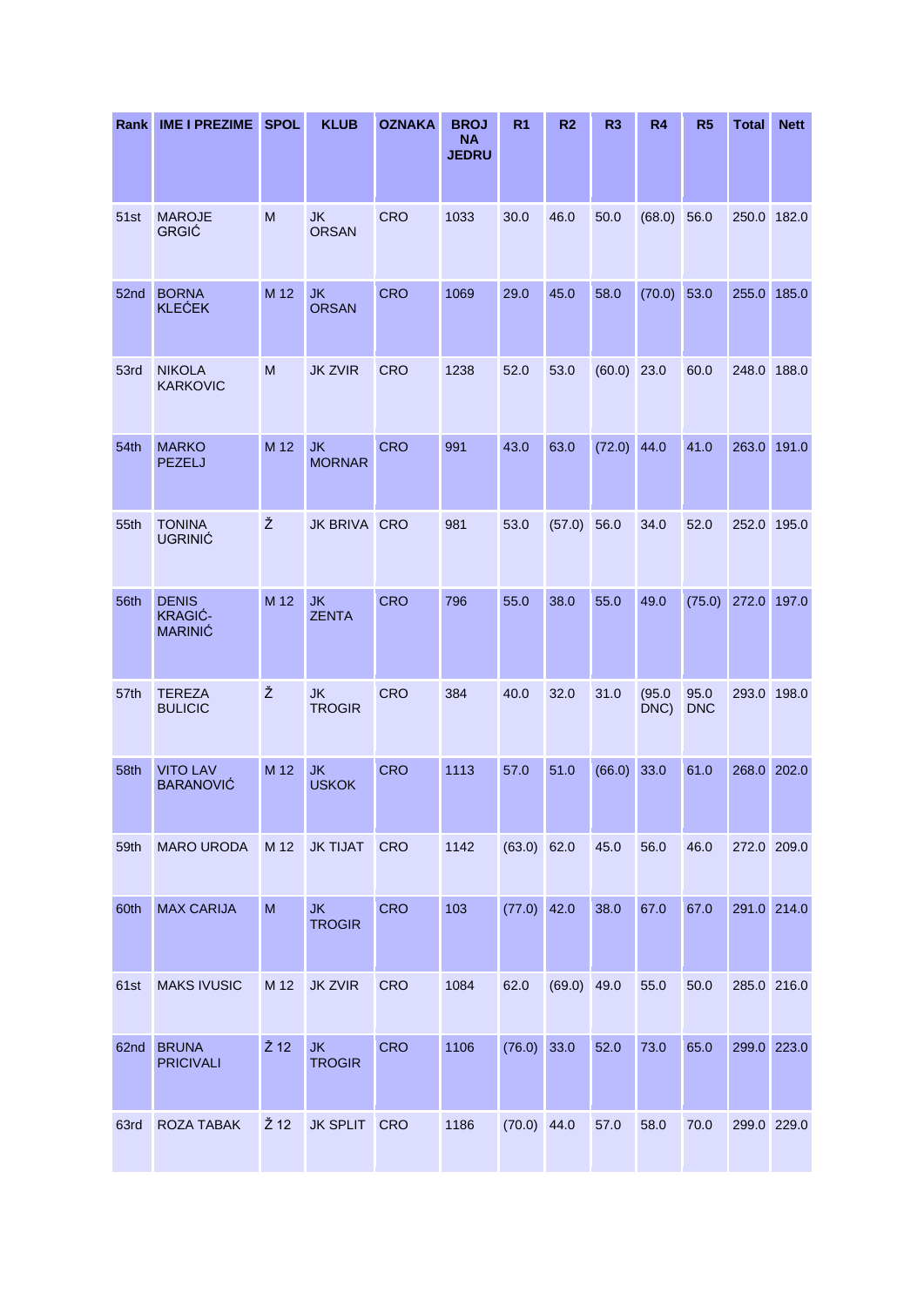| <b>Rank</b>      | <b>IME I PREZIME</b>                | <b>SPOL</b>    | <b>KLUB</b>                | <b>OZNAKA</b> | <b>BROJ</b><br><b>NA</b><br><b>JEDRU</b> | R <sub>1</sub> | R <sub>2</sub> | R <sub>3</sub> | <b>R4</b>      | R <sub>5</sub> | <b>Total</b> | <b>Nett</b> |
|------------------|-------------------------------------|----------------|----------------------------|---------------|------------------------------------------|----------------|----------------|----------------|----------------|----------------|--------------|-------------|
| 64th             | <b>MISLAV</b><br><b>BARČOT</b>      | M              | <b>JK</b><br><b>MORNAR</b> | <b>CRO</b>    | 99                                       | 38.0           | 65.0           | (68.0) 64.0    |                | 63.0           | 298.0 230.0  |             |
| 65th             | <b>KLEMENT</b><br><b>MIHALJEVIĆ</b> | M              | <b>JK BURA</b>             | <b>CRO</b>    | $\overline{4}$                           | 49.0           | (75.0)         | 51.0           | 69.0           | 71.0           | 315.0 240.0  |             |
| 66th             | MATEJ GOVIĆ                         | M 12           | <b>JK VAL</b>              | <b>CRO</b>    | 147                                      | 65.0           | 58.0           | (69.0) 62.0    |                | 57.0           | 311.0 242.0  |             |
| 67th             | <b>GRGO</b><br><b>MARKOVINA</b>     | M 12           | <b>JK</b><br><b>TROGIR</b> | <b>CRO</b>    | 1052                                     | (73.0)         | 61.0           | 73.0           | 47.0           | 66.0           |              | 320.0 247.0 |
| 68th             | <b>ROKO SIKIC</b>                   | M 12           | <b>JK</b><br><b>TROGIR</b> | <b>CRO</b>    | 1827                                     | 67.0           | (82.0)         | 59.0           | 72.0           | 59.0           | 339.0 257.0  |             |
| 69th             | <b>MIKULA</b><br><b>BRAJNOV</b>     | M              | <b>JK</b><br><b>MORNAR</b> | <b>CRO</b>    | 171                                      | 72.0           | 67.0           | $(74.0)$ 61.0  |                | 62.0           | 336.0 262.0  |             |
| 70th             | <b>MARIN ORLOV</b>                  | M 12           | <b>JK</b><br><b>LABUD</b>  | <b>CRO</b>    | 19                                       | 56.0           | 78.0           | 71.0           | (79.0)         | 58.0           | 342.0 263.0  |             |
| 71 <sub>st</sub> | <b>ANTEA</b><br>KAPETANOVIĆ         | Ž 12           | <b>JK BURA</b>             | <b>CRO</b>    | 187                                      | 60.0           | 79.0           | 77.0           | (95.0)<br>DNS) | 48.0           | 359.0 264.0  |             |
| 72nd             | <b>BARTOLO</b><br><b>BUCAT</b>      | M              | <b>JK ZVIR</b>             | <b>CRO</b>    | 1092                                     | 66.0           | 64.0           | 70.0           | $(71.0)$ 64.0  |                | 335.0 264.0  |             |
| 73rd             | <b>BRANKO</b><br><b>MUŠTRA</b>      | M 12           | <b>JK SPLIT</b>            | <b>CRO</b>    | 1016                                     | (84.0)         | 71.0           | 78.0           | 54.0           | 72.0           | 359.0 275.0  |             |
| 74th             | <b>BEPO SIKIC</b>                   | M 12           | <b>JK</b><br><b>TROGIR</b> | <b>CRO</b>    | 978                                      | 64.0           | 80.0           | 62.0           | 75.0           | (95.0)<br>DNF) | 376.0 281.0  |             |
| 75th             | <b>IVONA</b><br><b>LUKETIN</b>      | Ž 12           | <b>JK</b><br><b>LABUD</b>  | CRO           | 1252                                     | 74.0           | 70.0           | $(79.0)$ 63.0  |                | 78.0           | 364.0 285.0  |             |
| 76th             | <b>VITA</b><br><b>MARINOVIĆ</b>     | $\check{Z}$ 12 | <b>JK SPLIT</b>            | <b>CRO</b>    | 1888                                     | 69.0           | (81.0) 67.0    |                | 76.0           | 76.0           | 369.0 288.0  |             |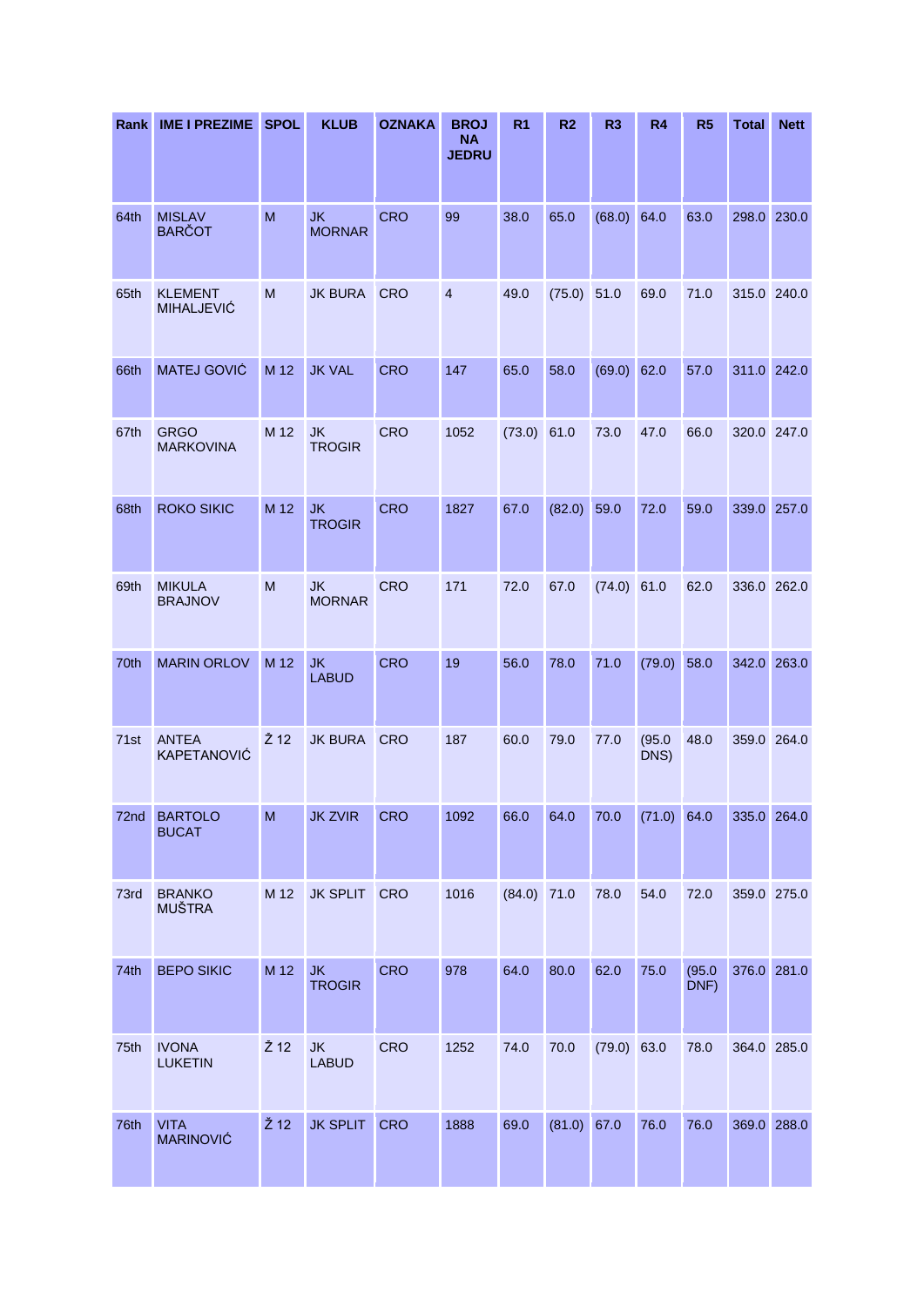| Rank | <b>IME I PREZIME</b>               | <b>SPOL</b>    | <b>KLUB</b>                | <b>OZNAKA</b> | <b>BROJ</b><br><b>NA</b><br><b>JEDRU</b> | R <sub>1</sub> | R <sub>2</sub> | R <sub>3</sub> | R <sub>4</sub>     | R <sub>5</sub>     | <b>Total</b> | <b>Nett</b> |
|------|------------------------------------|----------------|----------------------------|---------------|------------------------------------------|----------------|----------------|----------------|--------------------|--------------------|--------------|-------------|
| 77th | <b>JANA ERCEG</b>                  | Ž              | <b>JK ZVIR</b>             | <b>CRO</b>    | 1188                                     | 78.0           | 84.0           | (85.0)         | 60.0               | 68.0               | 375.0 290.0  |             |
| 78th | <b>IVAN COVO</b>                   | M 12           | <b>JK</b><br><b>TROGIR</b> | <b>CRO</b>    | 922                                      | (81.0)         | 76.0           | 65.0           | 77.0               | 80.0               | 379.0        | 298.0       |
| 79th | <b>JADRAN ROZIC</b>                | M 12           | <b>JK</b><br><b>TROGIR</b> | <b>CRO</b>    | 900                                      | 80.0           | 73.0           | (81.0)         | 66.0               | 79.0               | 379.0 298.0  |             |
| 80th | <b>CALLISATA</b><br><b>VIDOVIC</b> | $\check{Z}$ 12 | <b>JK</b><br><b>TROGIR</b> | <b>CRO</b>    | 110                                      | 71.0           | 68.0           | 75.0           | 84.0               | (95.0)<br>DNF)     | 393.0        | 298.0       |
| 81st | <b>KARLO</b><br><b>SAPUNAR</b>     | M 12           | <b>JK SPLIT</b>            | CRO           | 1098                                     | 82.0           | (86.0)         | 76.0           | 65.0               | 77.0               |              | 386.0 300.0 |
| 82nd | <b>JAKOV ZAJA</b>                  | M 12           | <b>JK</b><br><b>TROGIR</b> | <b>CRO</b>    | 90                                       | 86.0           | 60.0           | 80.0           | 82.0               | (95.0)<br>DNF)     | 403.0        | 308.0       |
| 83rd | ROKO ŽARKO                         | M              | <b>JK</b><br><b>LABUD</b>  | <b>CRO</b>    | 949                                      | 79.0           | 74.0           | $(82.0)$ 81.0  |                    | 74.0               |              | 390.0 308.0 |
| 84th | <b>JAN KLARIN</b>                  | M              | <b>JK TIJAT</b>            | <b>CRO</b>    | 999                                      | 83.0           | (95.0)<br>DNF) | 89.0           | 78.0               | 73.0               |              | 418.0 323.0 |
| 85th | <b>IVAN BULUM</b>                  | M 12           | <b>JK</b><br><b>TROGIR</b> | <b>CRO</b>    | 06                                       | 85.0           | 77.0           | 87.0           | 83.0               | (95.0)<br>DNF)     |              | 427.0 332.0 |
| 86th | NIKOLA BILIĆ                       | M 12           | <b>JK BURA</b>             | <b>CRO</b>    | 1173                                     | 75.0           | (95.0)<br>DNF) | 91.0           | 86.0               | 95.0<br><b>DNF</b> |              | 442.0 347.0 |
| 87th | <b>MIHOVIL</b><br><b>STIPIŠIĆ</b>  | M 12           | JK<br><b>ZENTA</b>         | <b>CRO</b>    | 8611                                     | (95.0)<br>DNF) | 85.0           | 88.0           | 80.0               | 95.0<br><b>DNF</b> |              | 443.0 348.0 |
| 88th | <b>TOMA</b><br><b>DUVNJAK</b>      | ${\sf M}$      | <b>JK</b><br><b>LABUD</b>  | <b>CRO</b>    | $\mathsf g$                              | (95.0)<br>DNF) | 89.0           | 84.0           | 85.0               | 95.0<br><b>DNF</b> |              | 448.0 353.0 |
| 89th | LORA DEVIĆ                         | Ž 12           | <b>JK</b><br><b>ZENTA</b>  | CRO           | 1083                                     | (95.0)<br>DNF) | 83.0           | 83.0           | 95.0<br><b>DNF</b> | 95.0<br><b>DNF</b> | 451.0 356.0  |             |